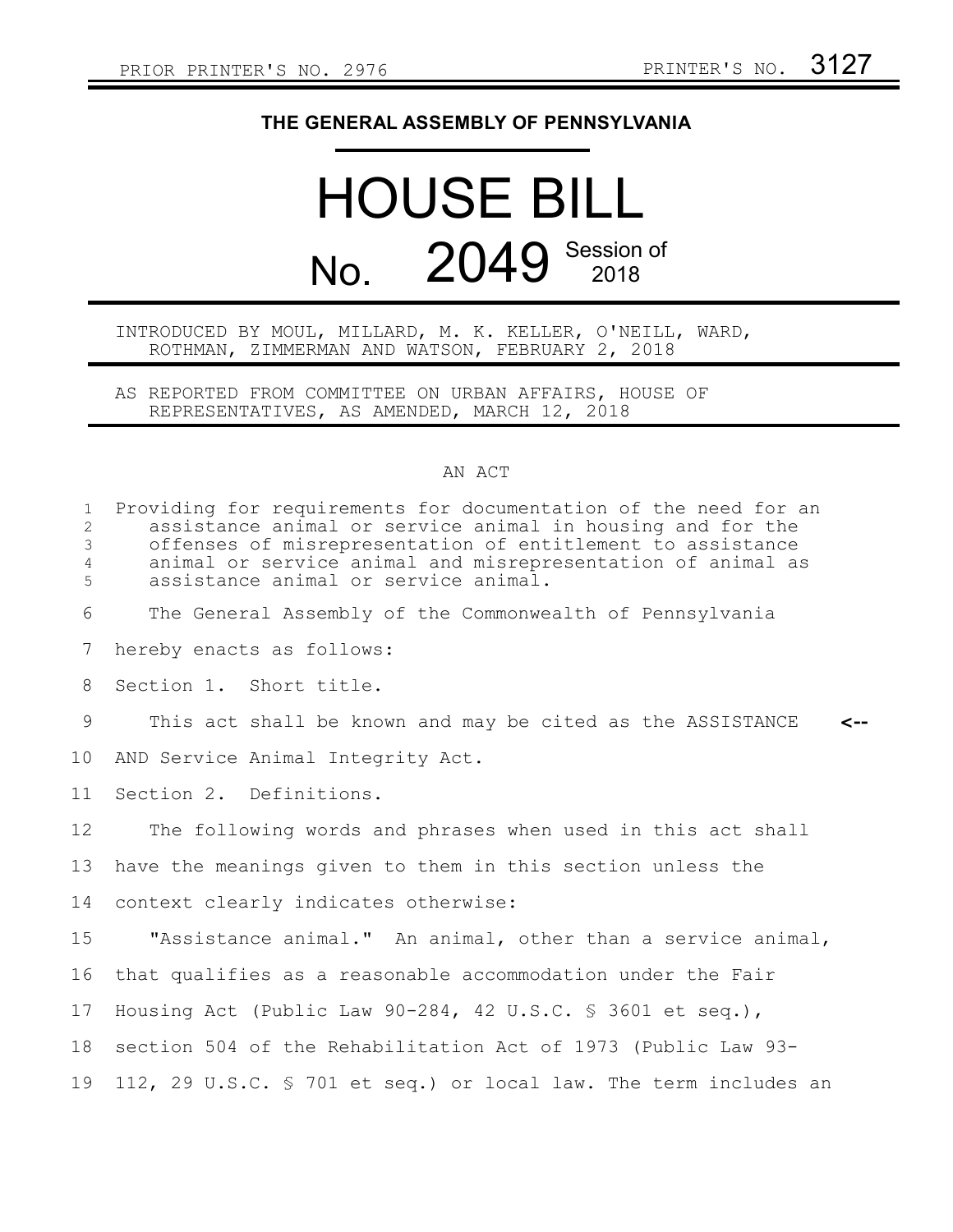emotional support animal when the animal qualifies as a reasonable accommodation. 1 2

"ASSOCIATION." THE OWNERS ASSOCIATION ESTABLISHED TO OPERATE **<--** A CONDOMINIUM, COOPERATIVE OR PLANNED COMMUNITY LOCATED IN THIS COMMONWEALTH. 3 4 5

"Disability." A physical or mental impairment which substantially limits one or more major life activities. 6 7

"Service animal." An animal, other than an assistance animal, that qualifies as a service animal under the Americans with Disabilities Act of 1990 (Public Law 101-336, 104 Stat. 327) or as a guide or support animal under the act of October 27, 1955 (P.L.744, No.222), known as the Pennsylvania Human Relations Act or local law. 8 9 10 11 12 13

Section 3. Documentation of disability and disability-related need. 14 15

(a) Right to request documentation. -- A landlord who OR ASSOCIATION THAT receives a request from a person to make an exception to the landlord's OR ASSOCIATION'S policy prohibiting **<-** animals or limiting the size, weight, breed or number of animals on the landlord's property OR WITHIN PROPERTY CONTROLLED BY THE **<--** ASSOCIATION because the person requires the use of an assistance animal or service animal may require the person to produce documentation of the disability and disability-related need for the animal only if the disability or disability-related need is not readily apparent or known to the landlord- OR, IN THE CASE OF AN ASSOCIATION, THE EXECUTIVE BOARD OF THE ASSOCIATION. **<-- <--** 16 17 18 19 20 21 22 23 24 25 26

(b) Minimum standards.--Any documentation proving that a person is disabled and requires the use of an assistance animal or service animal as a reasonable accommodation in housing under the Fair Housing Act (Public Law 90-284, 42 U.S.C. § 3601 et 27 28 29 30

20180HB2049PN3127 - 2 -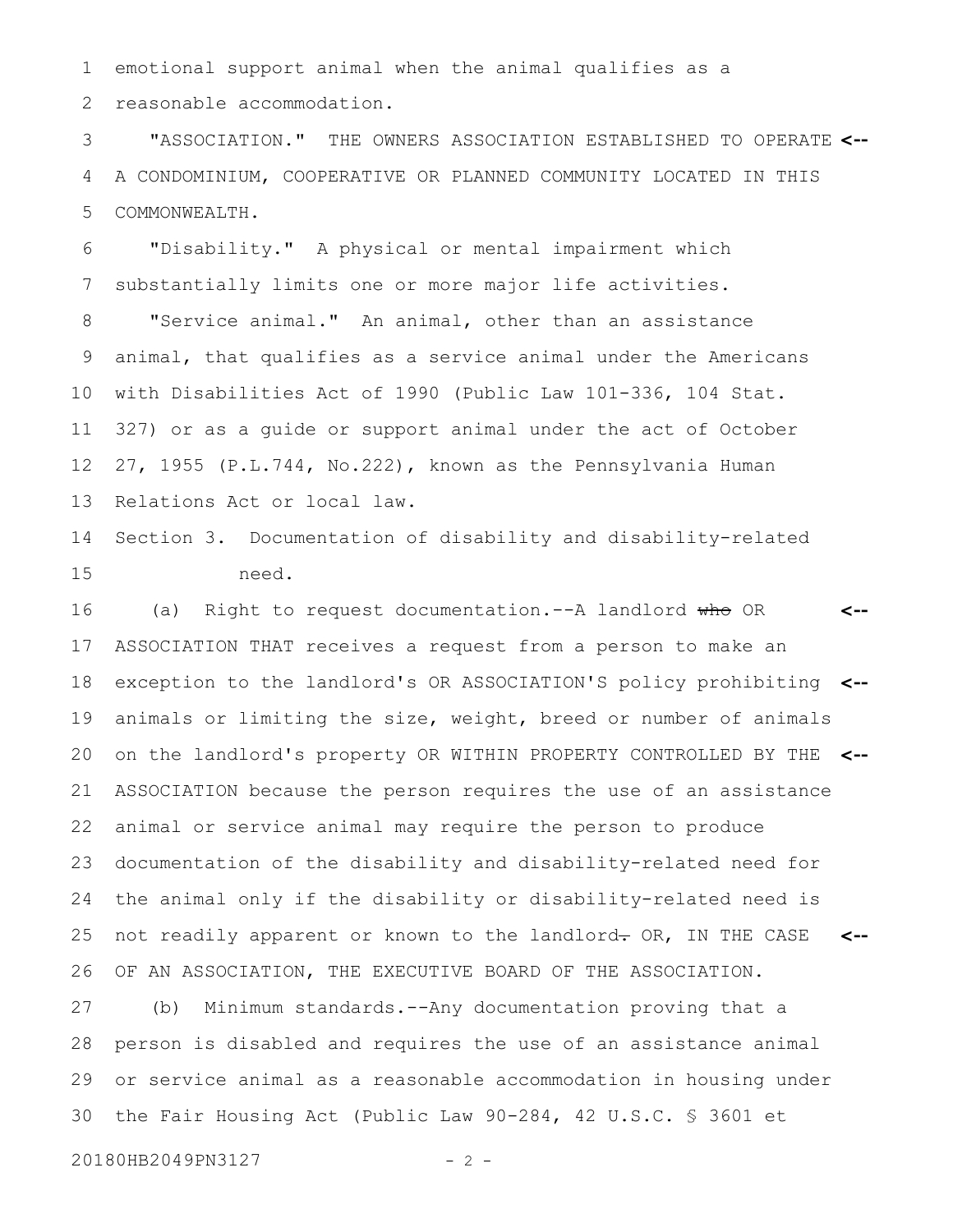seq.), the Rehabilitation Act of 1973 (Public Law 93-112, 29 U.S.C. § 701 et seq.), the Americans with Disabilities Act of 1990 (Public Law 101-336, 104 Stat. 327) or the act of October 27, 1955 (P.L.744, No.222), known as the Pennsylvania Human Relations Act or local law shall: 1 2 3 4 5

(1) Be in writing. 6

(2) Be reliable and based on direct knowledge of the person's disability and disability-related need for the assistance animal or service animal. 7 8 9

(3) Describe the person's disability-related need for the assistance animal or service animal. 10 11

Section 4. Immunity. 12

Notwithstanding any other law to the contrary, a landlord OR **<--** ASSOCIATION shall not be liable for injuries caused by a person's assistance animal or service animal permitted on the landlord's property OR WITHIN PROPERTY CONTROLLED BY THE ASSOCIATION as a reasonable accommodation to assist the person with a disability under the Fair Housing Act (Public Law 90-284, 42 U.S.C. § 3601 et seq.), section 504 of the Rehabilitation Act of 1973 (Public Law 93-112, 29 U.S.C. § 701 et seq.), the Americans with Disabilities Act of 1990 (Public Law 101-336, 104 Stat. 327), the act of October 27, 1955 (P.L.744, No.222), known as the Pennsylvania Human Relations Act or any other Federal, State or local law. **<--** 13 14 15 16 17 18 19 20 21 22 23 24

Section 5. Misrepresentation of entitlement to assistance animal or service animal. 25 26

(a) Offense defined.--A person commits the offense of misrepresentation of entitlement to assistance animal or service animal if the person intentionally: 27 28 29

(1) misrepresents to another that the person has a 20180HB2049PN3127 - 3 -30